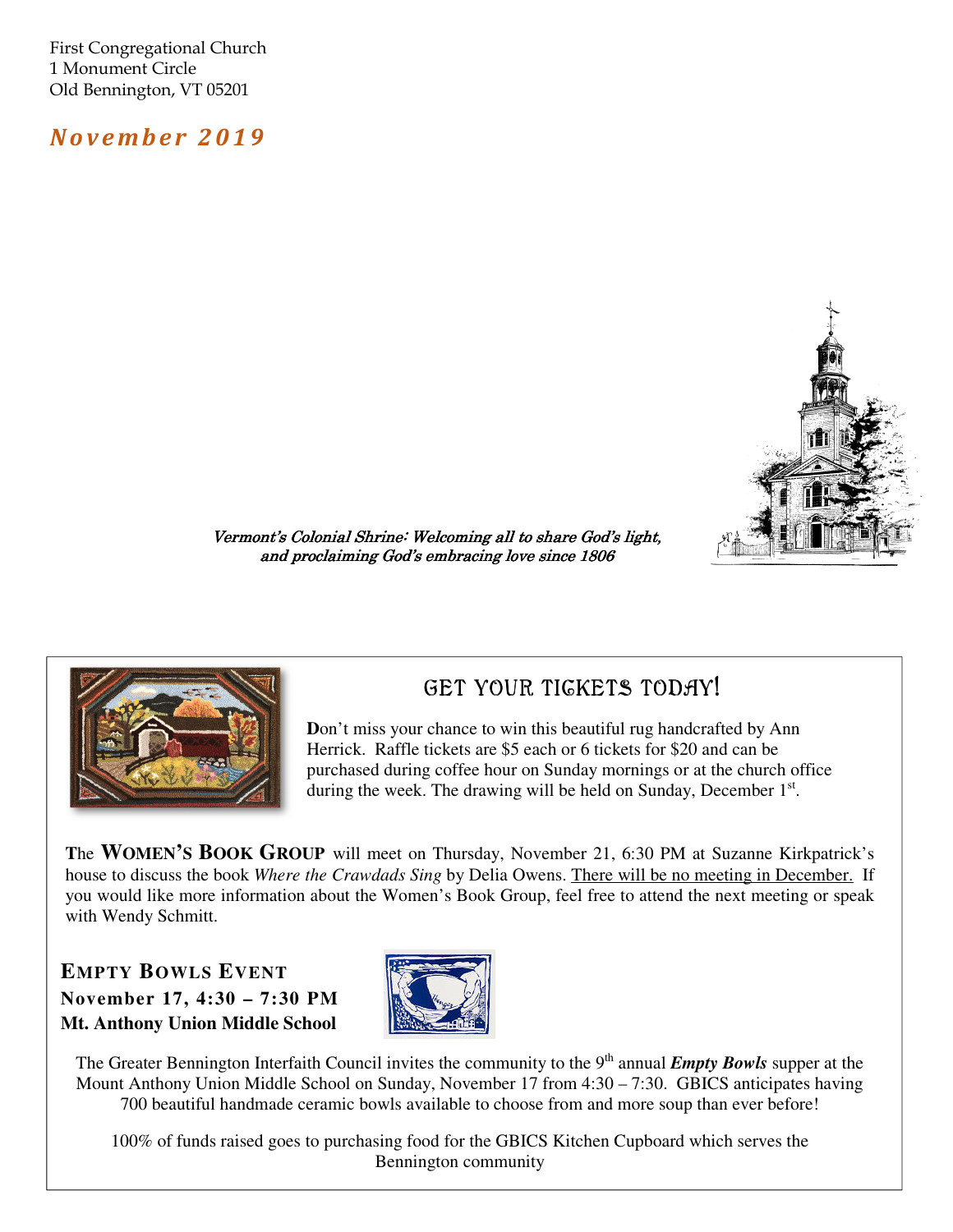The Lantern

Newsletter of the First Congregational Church

(Old First Church)

#### November 2019

#### **FROM THE MINISTER**

 Wild winds ushered in a new season for us, changing an ideal fall season to a November which is at once more challenging but also offering the comforts of home and hearth…let's hope you feel the second part—comfort of home and hearth—this Thanksgiving.

 You will read of an upcoming vocal concert, this very weekend, at the church. I hope you can attend as it in part honors the life of Elsie Paris, a member of our congregation, but it also provides a kind of "evensong" where in troubling times we can gather as a community, reflect silently on our common intent for good to come, nourish our spirit, and give thanks for the things we have.

 We hold several in the parish in our prayers as they deal with illness or come through difficult challenges. This past Sunday we learned our former organist, Charles Olegar, is in hospice care—keep him and Jane in your prayers as well.

 Thanks to everyone who thoughtfully remembered my ten-year anniversary at the church. One great gift of such a ministry—which with the help of each and every one here—is that one can catch the longer rhythms of church life. Good times remembered and tempered by loss, friends made and friends who move on, the joy of births and marriage, the happy sharing of a meal, the meetings and the quiet contrasting beauty of the meetinghouse bathed in summer Sunday afternoon light. Music made and scripture read. A deep reflection or an offhand comment. It is a pleasure to see people marry, children born and baptized, others growing into strong adulthood, and hear the church bell tolling the years to come. You are in these things and so are those you love, perhaps thinking of them as you read this. We are bound by God's word, God's time, and our faith to a very special place…this miraculous cycle comes to us and people everywhere who seek in spirit and in truth and abide in God's love.

 My thanks is to you and all who have shared God's word in this place—"surely the boundary lines have fallen to me in pleasant places"--let us give deep thanks this November.

- The Rev. Ken Clarke

#### **OPEN CHURCH**

We are happy to report we have had a fairly strong Open Church season, opening our doors to visitors from near and far and we couldn't have done it without our dedicated and welcoming docents. One look at the comments left by visitors of the church on Trip Advisor's website makes our volunteer hours so worth it. The Old First Church is listed as the #1 attraction on the "Things to Do in Bennington" page.

The church is a different kind of stop for people on vacation – truly a place where people experience something of the presence of God. And it's a joy to see that happen and to hear the "Ooohs" and "Aaahs" as they walk in the door.

Thirty-four guides volunteered this season and we thank them for their service. Along with help from the church office, Betsy Ehrenfreund coordinated those volunteer hours. We are grateful for the efforts of the following people:

Ann Bugbee, Paul Capriola, Stacy Carreau, Claudia & Steve Dalton, Jim Dilley, Patty Duffy, Betsy Ehrenfreund, Paul Goodrich, Lou & Marie Guariniello, Pat Guerrero, Bill Hartz, Ann Herrick, Marietta Hibbard, Sue Katz, Walt Klinger, Mary LaCasse, Brandy Lesser, Jeannette Lesser, Don Miller, Patrice Nolan, Dave & Marsha Pilachowski, Vicky Printz, Jane Radocchia, Muriel Rice, Wendy Schmitt, Don Swanda, Bob Tegart, Amy Tronsen, Kathy Wagenknecht, Roberta Webb and Pat White. (If we have inadvertently missed someone, please let us know.)

The following information comes from our treasurer and the "Daily Sheets" our guides fill out each day:

**2019 Statistics:** The church was open 130 days and was staffed by nineteen docents who are members of the church and fifteen non-members.

Total Visitors: 8149 Income: \$11,776 Expenses: \$646 Net Income: \$11,130 (works out to \$1.37 per visitor)

#### **LUNCHEON AND OPEN CHURCH WRAP UP MEETING:**

Everyone in the congregation is invited to the Barn on Sunday, November 17 for a wrap up meeting and to celebrate our docents.

1 Monument Circle, Old Bennington, Vermont 05201 www.oldfirstchurchbenn.org ● office@oldfirst.comcastbiz.net ● (802) 447-1223 Kenneth A. Clarke, Minister Don Miller, Moderator

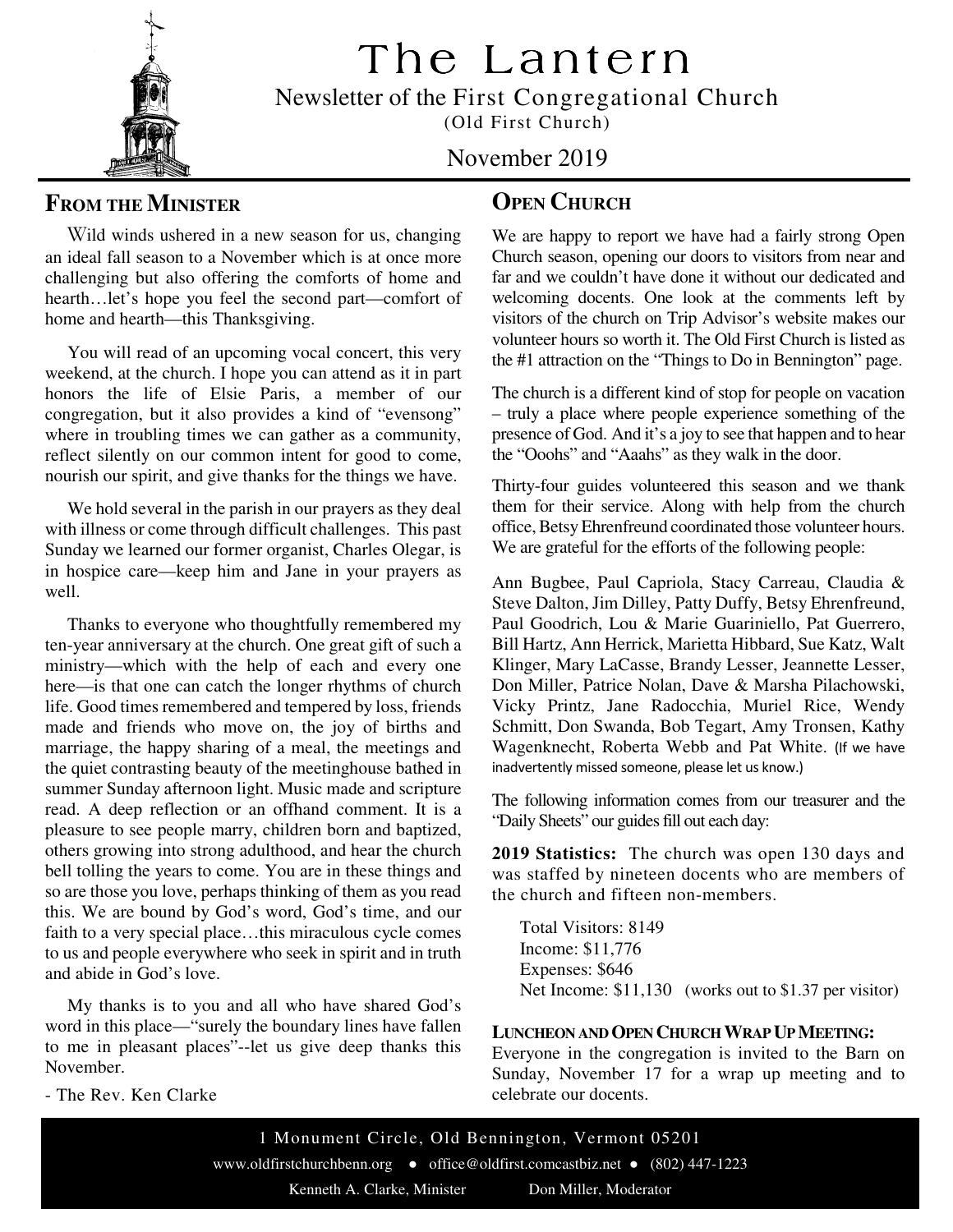### **CONCERT AT OLD FIRST**

# "LOVE AND PRAYERS"

Performed by BENNINGTON, a vocal ensemble Tom Bogdan, Michael Chinworth, Liam Dailey and Dane Whitman

#### **SATURDAY, NOVEMBER 9, 2019 at 4 PM OLD FIRST CHURCH, BENNINGTON**

An eclectic program of music that was first performed in Grace Cathedral, San Francisco. The concert is offered in the spirit of longtime church member ELSIE PARIS, who adored her friends and music. Come, enjoy the sounds and the

space. Relax and unwind, reminisce, wonder and bathe in the miracle of music.

#### The concert is free and open to all

and later at Hodges' New York performance space Queenslab. They were invited to sing last summer at Grace Vocalist Tom Bogdan founded the male vocal ensemble *Bennington* five years ago, named for the Vermont college where the group was formed. It was a campus building with a very favorable acoustics that inspired him to do his first concert with former students, Michael Chinworth and Liam Dailey, as they explored a wide range of music, medieval prayers, doo-wop love songs and new compositions. These concerts were repeated with additional singers from Bennington College and the repertoire grew, always with a focus of spirit, hope, love and prayers. Jim Hodges invited the group to perform at the opening of his 2016 exhibition at Gladstone Gallery, Cathedral in San Francisco.

### **JEWISH ROOTS CLASS RESCHEDULING:**

To the participants of the Jewish Roots class,

I hope you have enjoyed the first two classes as much as I have! With the holidays fast approaching and the activities in the church increasing, it seems wise to postpone our remaining Jewish Roots classes until spring when there can be full participation. The next classes will be announced over the winter. With the great start in Hebrew, I suggest continuing on your own (in Chavurah - with your partner) at the pace of about one chapter a month, but go at your own pace: Key is the ability to understand and complete the prior chapters before moving on...building on what you know. Students can be in touch with me for help with Hebrew over the winter (those who do not have books can get copies from their classmates).

Wishing you a beautiful holiday season!

 $n$ , Shalom, Jen

### **BIBLE STUDY SCHEDULE**

It was decided to continue classes through the winter months, with breaks for the weeks of Thanksgiving, Christmas, and New Year's. Classes will be held an hour earlier, at 3:00 pm. The schedule will be listed on the monthly calendars and printed in the weekly email and bulletins.

### **STEWARDSHIP SUNDAY**

### We hope you will join us on November 10th for worship & Stewardship as we offer our intentions for faithful giving for 2020

Each year, the Church asks members and friends to consider prayerfully what they will give so the work of the church can continue throughout the year. We hope you consider your gifts for such work in 2020 among your highest priorities. Our annual Stewardship campaign was kicked off by Kristin Castellanos saying a few words during worship about why she gives to the church. In an effort to stimulate thought and reflection we will hear from others in the church during the "Moment for Stewardship".

Pledge cards can be placed in the birdhouse size wooden church in the narthex on Sundays through November 10<sup>th</sup> or brought to the church office during the week.

#### **FREE SUNDAY SUPPER**

Thank you to Bill Hartz, Amber & Noah Langford and Larry & Pat Ross for signing up to host the Free Sunday Supper at Second Congregational Church on November 10<sup>th</sup>.

# **NOMINATING COMMITTEE**

In anticipation for the Church's Annual Meeting in February our nominating committee (Larry Ross, chair, Marsha Pilachowski, deacon rep. and Sue Katz, trustee rep.) invite all members of Old First Church to consider serving on one or more boards/advocacy positions. You can find details about each of these positions in your church by-laws or a condensed version insert the in the Sunday bulletin. Please note that not all positions are currently vacant, however if you would like to be considered for any of these positions please sign up on a Sunday morning insert and indicate your preference.

### **CELEBRATING OUR PASTOR'S ANNIVERSARY**



We are truly blessed to have Ken as our pastor for the past ten years. On Sunday, October 3<sup>rd</sup> we celebrated this milestone anniversary during worship and coffee hour with a special cake and words from several members of the church.